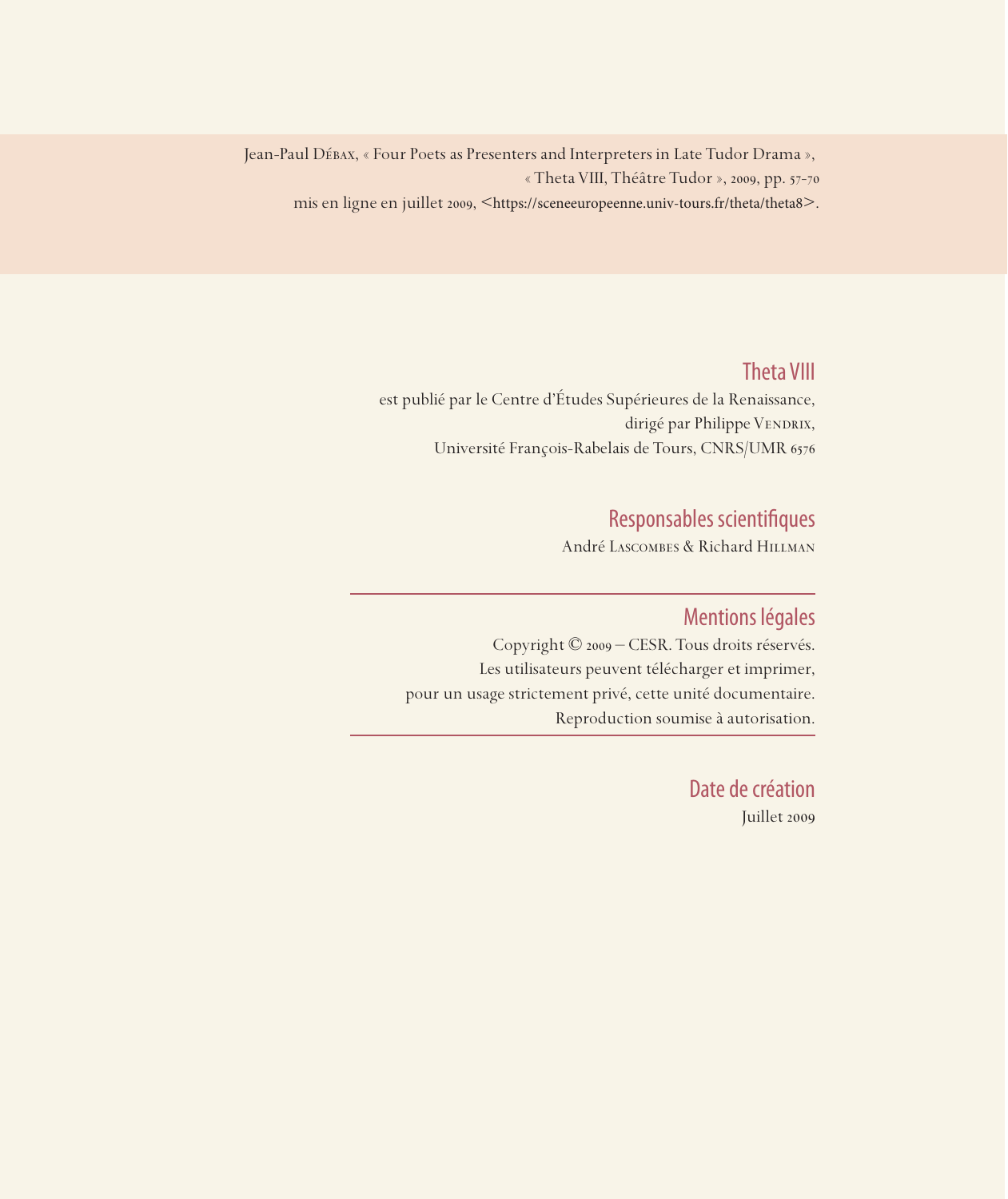Thêta VIII - Théâtre Tudor Jean-Paul DÉBAX | p. 57-70 CESR, Tours

# *Four Poets as Presenters and Interpreters in Late Tudor Drama*

Jean-Paul Débax Université de Toulouse II (Le Mirail)

The theatre, which is a visual art relying on spectacle, consists in the creation and perception of images; but is this a reason to consider that the same creations are *ipso facto* "true", that, so far as the stage is con consists in the creation and perception of images; but is this a reason to consider that the same creations are believing", in a domain which is also the field *par excellence* of deceit, jugglery and illusion and not of "belief" in the most exalted sense of the word? It is not unusual to see on stage things and people that are not supposed to be "there" in the physical sense of the word—for instance, the ghost in *Hamlet*, the witches, Banquo and the four apparitions in *Macbeth* (IV.i). What is difficult is to know when we are supposed to believe in what we see and when we are not. This difficulty can, of course, be ascribed to the absence in a dramatic text of a narrator (as understood in a narratological approach) who would be answerable for the truthfulness of what is being said or shown. Is Banquo truly "there" after his murder? Macbeth says he is there, but he is not visible to the other guests. Which are we to trust?<sup>1</sup>

<sup>1</sup> Another classical difficulty lies in the definition of the terms used in this proposition, "see" and "believe". The theatre being the realm of illusion (material as well as interpretative), it seems advisable to stick to the traditional, and probably unsatisfactory, definition: what we "see" is what we "think" we see, and theatrical belief is not of the nature of religious belief; it refers only to the temporary explanation we can give of our visual impressions.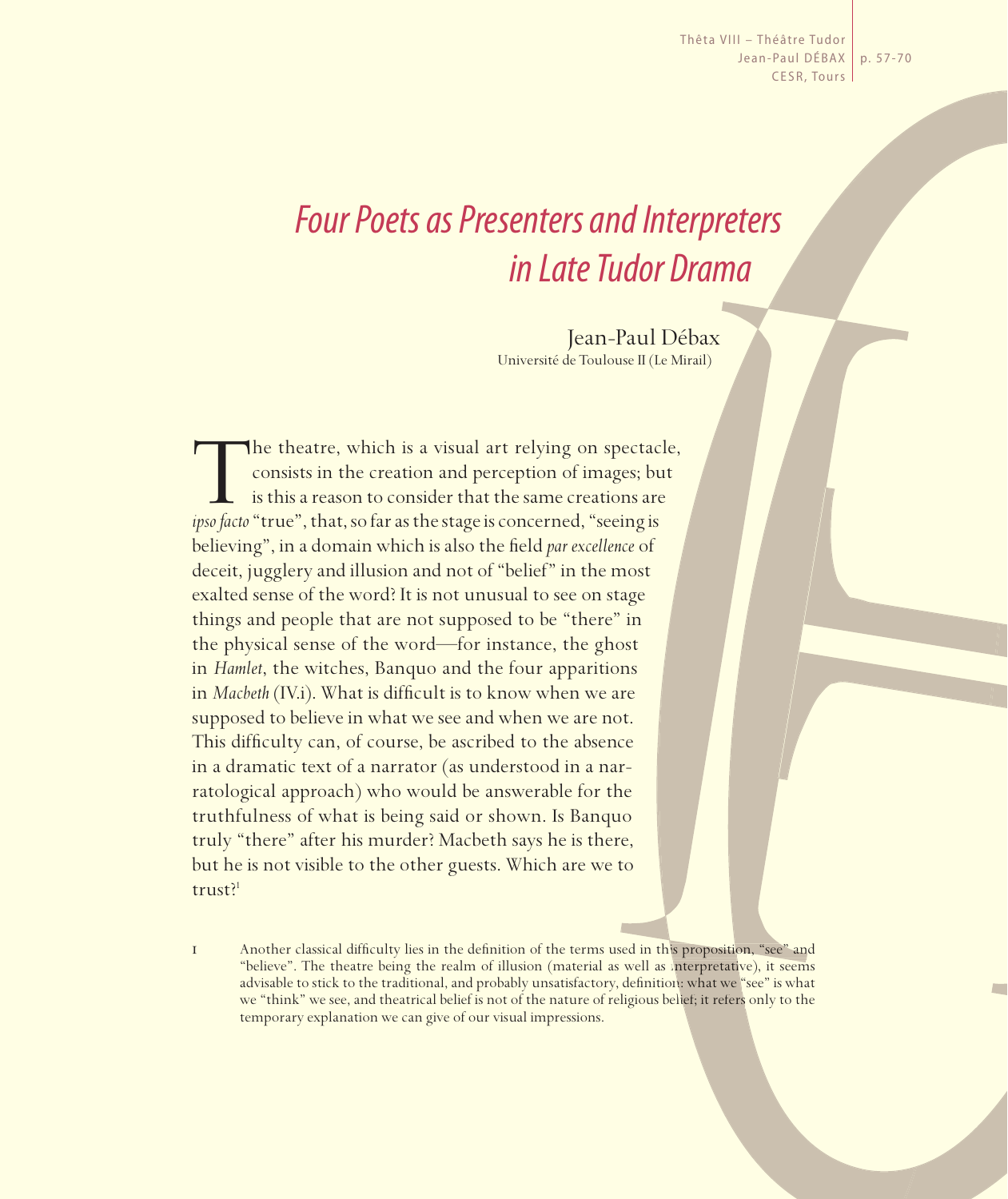When trying to sort out what is "true" from what is deception, it would be a mistake to transfer modern categories and concepts to Tudor drama. Fortunately in this case, Tudor plays are more varied than modern ones, and use a vast range of theatrical techniques, implying a multifaceted relationship with the audience. Of particular interest seem to be the inductions, prologues, epilogues, dumb shows and stage directions present in most plays of the period. They all have in common the effect of introducing, closing or bringing to a temporary halt the usual dramatic intercourse. These passages, often considered as marginal, belong to the performance text (as opposed to the dramatic text) in their own right, and constitute a threshold between the non-dramatic environment and the dramatic creation. When you listen to a prologue, you suspect that something is brewing, that there will be a sequel to it, even if you do not know exactly what. A prologue does not exist in isolation. Take, for instance, the exchange between A and B at the beginning of Medwall's *Fulgens and Lucres*: one might think that they are just two poor unemployed blokes, who strongly deny that they could be actors—until one of the two admits that he has some knowledge of the plot of the play that is coming, and then immediately engages in the delivery of a regular, and particularly emphatic, prologue, in the form of a detailed summary of the plot.

There are numerous types of prologue: some are no more than a few words of welcome for the spectators, a call for attention and silence, or a stimulation of the audience's imagination (*Henry V*). Some take the form of a discussion about the different dramatic genres, tragedy, comedy, and so forth (*Warning for Fair Women* [1599]), or a presentation of the play by some allegorical character (Fame in *The Three Ladies of London* [1581]), or a heavenly court (*The Rare Triumphs of Love and Fortune* [1582]). Those, Iwill call formal prologues. Of greater interest for our purposes are the muses that introduce *The Misfortunes of Arthur* (1587) or the Ceres and Mercury prologue of *The Cobbler's Prophecy* (1589), as well as the symbolic scenes with allegorical characters or plots (*The Spanish Tragedy* [1590] or *The True Tragedy of Richard III* [1594]), or scenes staging historical or legendary characters (e.g., Sesostos in *Jocasta* [1566]). The dramatist himself may play the part of Prolocutor (Bale's *Three Laws*, *St. John*, *Temptation of Our Lord*). In all these cases, the credibility of the action and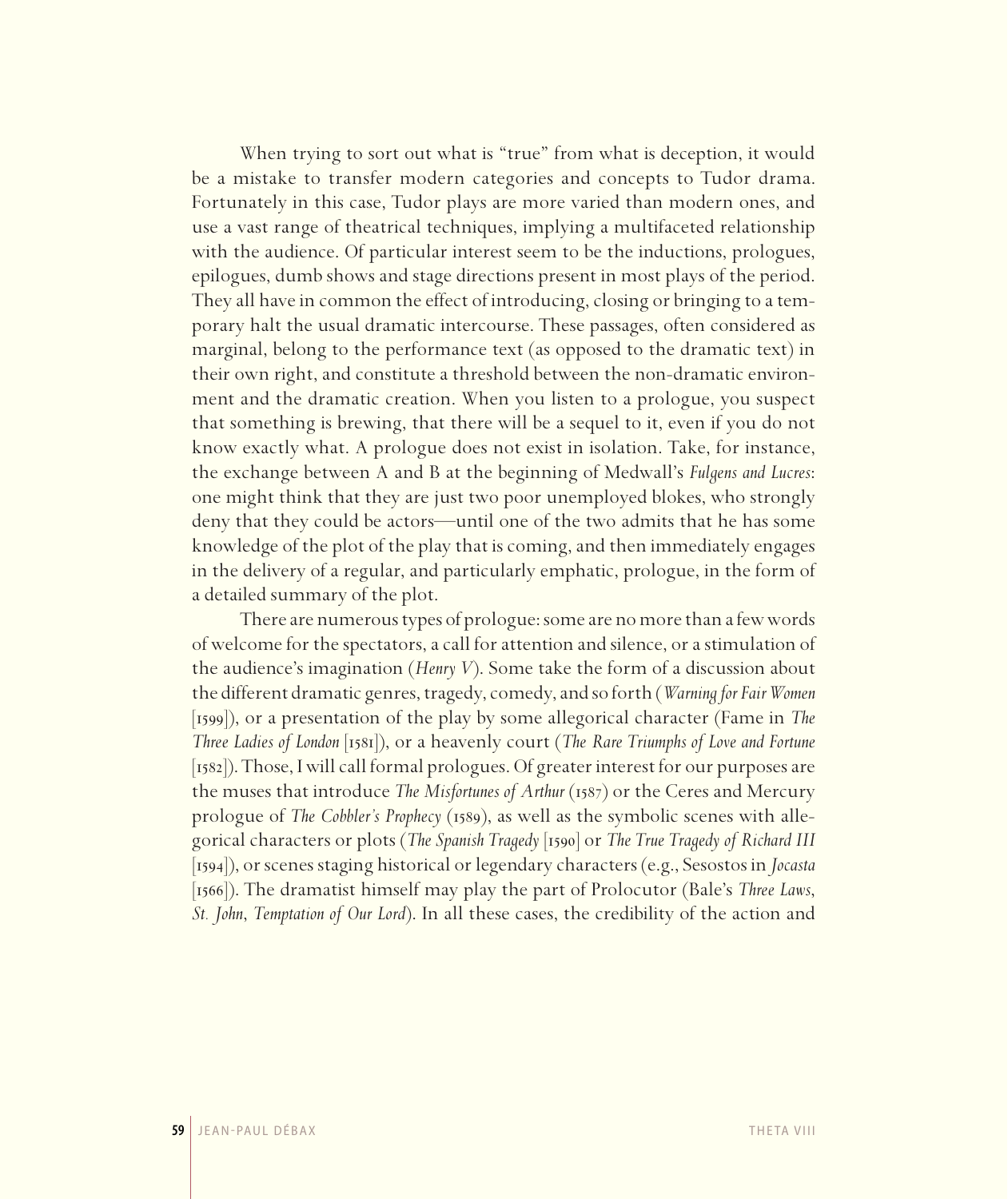characters of the prologue rests on their belonging, one way or the other, to extra-dramatic history, society or culture, so to a reality whose existence does not depend on the following dramatic action.<sup>2</sup>

In this paper, I wish to draw attention to the particular situation created when a poet is part of the prologue as a character, or simply quoted. The presence of a poet may be interesting for a double reason: he is, first, a historical figure and, secondly, the creator of a fiction similar to the play he introduces. In what has been described as Skelton's "*Apologia pro vita sua*", that is, in his *Garland of Laurel*, we read that, entering the Palace of Fame, he meets with three poets, Gower, Chaucer and Lydgate, who welcome him to that seat of eternal glory.<sup>3</sup> Although the idea is jocularly presented in the form of a dream, Skelton certainly wishes to imply that he also belongs to the magic circle of the elect. Thus is constituted the quartet of "old" English poets that were revered throughout the sixteenth century. By a curious coincidence they are all four included (each appearing only once) in the prologues of four plays written at the turn of the century: Chaucer, in *The Two Noble Kinsmen* (1613); Lydgate, in Tarlton's *The Plot of the Seven Deadly Sins* (1588); Gower in *Pericles* (1607); and Skelton in the two parts of Munday's Robert, Earl of Huntington plays, *Downfall* and *Death* (1597).

#### *Pericles*

Shakespeare manifests no ambitions of originality when he opens the play *Pericles* under the aegis of "Ancient Gower": "To sing a song that old was sung, / From ashes ancient Gower is come" (I.Cho.1-2). The terms "old", "ancient" and "ashes" give to the first two lines of *Pericles* a melancholy and conservative ring. Indeed, Shakespeare was being conservative in both subject matter and form. He admits he found his plot in a well-known story from Gower's *Confessio Amantis*, in the same way as Barnabe Barnes had used Guicciardini's *History of Italy* in his *Devil's Charter.* In both cases the borrowing is explicit and advertised: Guicciardini appears as prologue to Barnes' play; so does Gower, who alludes to his own book when he declares that "lords and ladies ... / Have *read* it" (I.Cho.*7*-8, italics mine). While Barnes' Guicciardini only gives a short commentary of a dumb show in

<sup>2</sup> The relationship between extra-dramatic reality and the fictional creation of the play is particularly well illustrated by the dialogue between Truth and Poetry, used as a Prologue to *The True Tragedy of Richard III.* This play, a history play, is presented as being "Truth's pageant" (l. 67).

<sup>3</sup> See Skelton, ed. Henderson, p. xix. For Skelton's welcome in the Palace of Fame, see *Garland*, ll. 1135-39 and 1156-62. See also Walker, p. 57.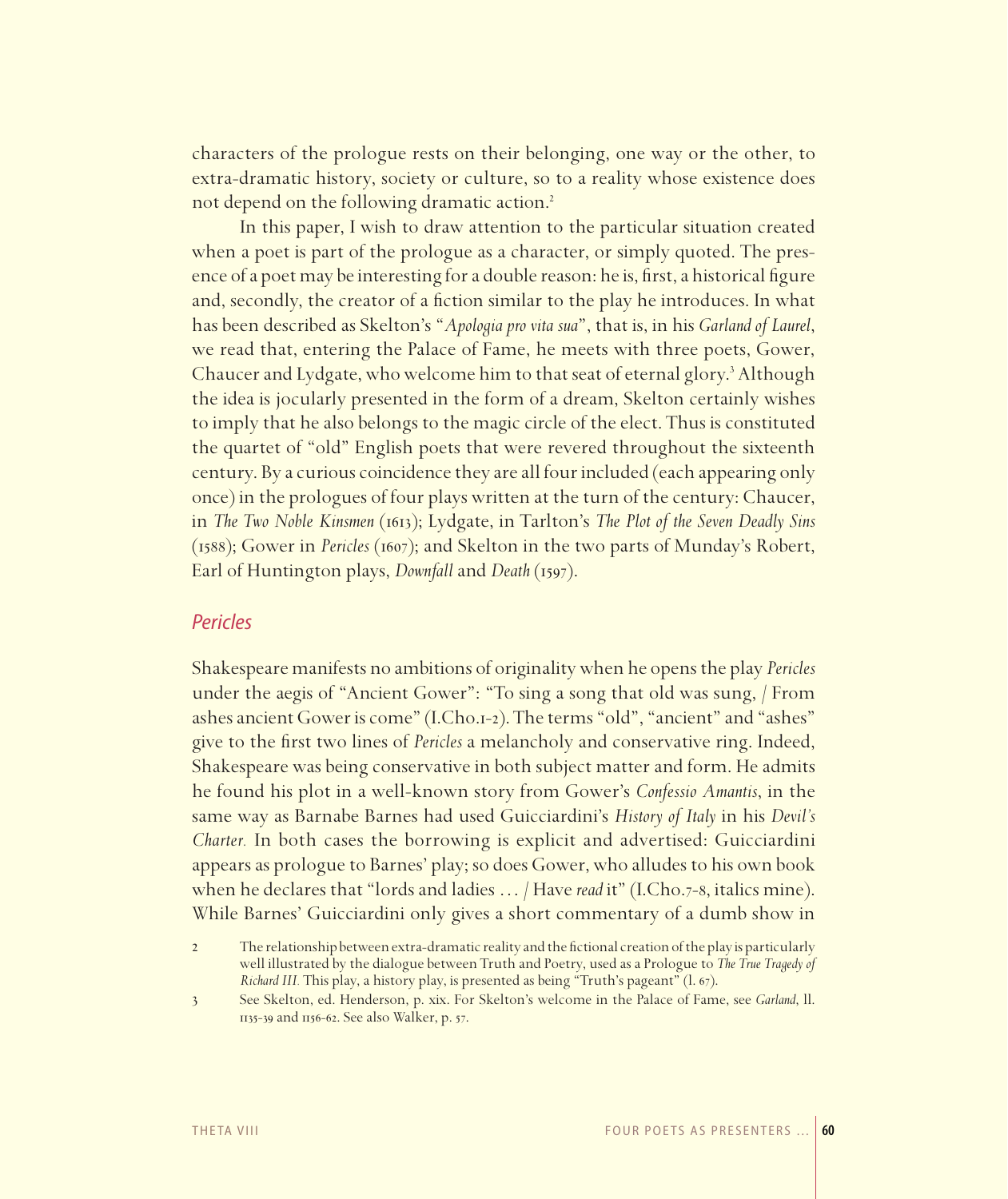the opening words of his play—"Thus, first with golden bribes he did corrupt / The purple conclave" (ll. 60-61)—Gower is more prolix, as there is at the opening of *Pericles* no visual spectacle, no dumb show on which he could rely to impart to the spectators the main lines of the plot. As a quasi-contemporary of Chaucer he unnecessarily insists on his own antiquity, and in the eyes of the spectators of 1607, addressed as "you born in these latter times"  $(n)$ , he easily appears as a representative of a long-gone Ricardian past. But, beside the written word, Gower insists on another sort of tradition, that of popular festivals—"ember-eves" (referring to the liturgical *quatuor tempora*) and "holy-ales" (6),<sup>4</sup> during which legends and tales were not only told but sung ("To sing a song that old was sung")—and he then asks the spectators "to accept his rimes" (12) (which can refer either to singing or to reciting), and "to hear an old man sing" (13), which can evoke a minstrel's performance. These allusions to folk traditions are deliberately used to produce a romantic atmosphere.

There are also textual proofs of the existence and influence of the play's sources, not only Gower's *Confessio Amantis,* but also Lawrence Twine's *The Patterne of Painefull Adventures*, of which we find, if not exact quotations, at least paraphrases in the text of *Pericles*.<sup>5</sup> Gower, in fact, returns at the beginning of each act, mostly as commentator on a dumb show or a tableau adumbrating the following action. This recurring presence helps the spectator structure the play by giving him information about the complexities of the plot, while allowing him to concentrate on particularly striking events (e.g., Pericles shipwrecked on the sea-side near Pentapolis at the beginning of Act Two, or his speech from the ship's deck at the beginning of Act Three). So the invitation addressed to the spectators to use their imagination (IV.Cho.1) is anything but an invitation to dream freely or extemporize, and the spirit of Gower reminds his human counterpart, "old Gower", of the importance of the accuracy of the play: "this 'longs the text" (II Cho.40).

Like The Travels of Three English Brothers,<sup>6</sup> by John Day, William Rowley, and George Wilkins, *Pericles* is built on a succession of passages seen, that is, explicit, in

<sup>4</sup> In the prologue to *A Tale of a Tub*, Jonson refers to "Wakes and Ales", and considers the stories told on such occasions (old wives' tales) as "authorities" or "country precedents".

<sup>5</sup> For references of passages influenced by Gower or Twine see Hoeniger, ed., Introd., pp. xiv-xvii. The play contains a prologue, four choruses and an epilogue.

<sup>6</sup> Notice, in the third Chorus of *Travels*, three occurrences of "suppose" (799-820) and the synonymous "intreate your thoughts" (800). In the second chorus, "Our storie then so large we cannot give / All things in acts" (663-64) underlines the alternation between "acts", i.e., staged actions based upon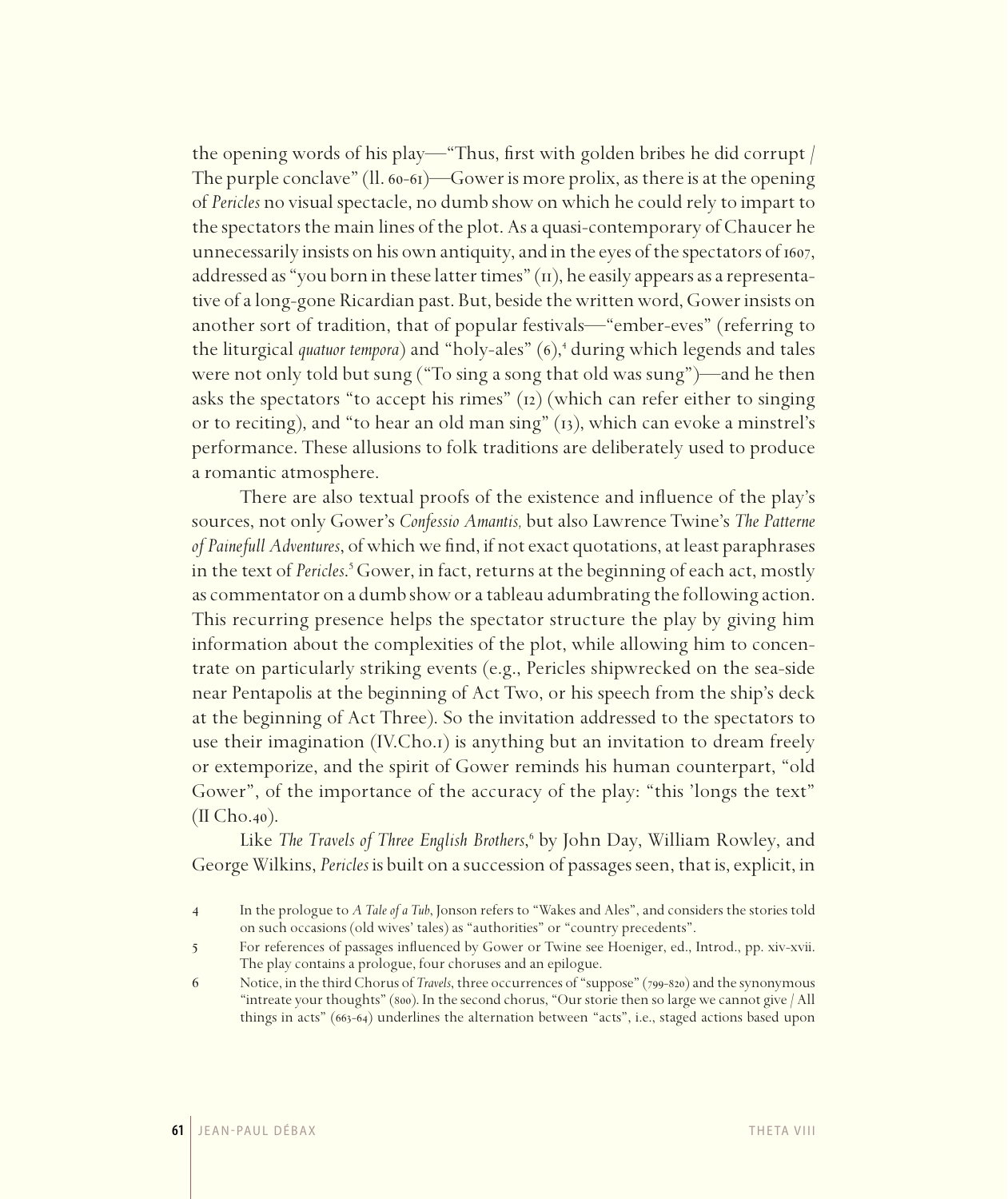which the characters play their parts, as it were, "realistically", and, on the other hand, tableaux (the dumb shows), which, although perceived by the eye, are not really "seen" because they can be understood or deciphered only with the help of commentaries (the choruses). This is, then, a kind of indirect perception, or perception at a remove, which demands an effort on the part of the spectator, creating distance, or rather juxtaposing two stages, in the perception of the spectacle: the dumb show and/or the poet's speech conjuring up the image of the poetic source, the romantic, medieval or traditional past; and, on another level, the "acting", which is a sort of bridge between a real or re-created collective memory and the actual re-enactment of the same events in a game which is never presented as anything but a game, an illusory poetic creation<sup>7</sup> in which actors of flesh and blood act and speak in place of, and in imitation of, the "historical" characters. This denudation of the creative process is certainly suitable for securing maximum audience participation.

#### *The Two Noble Kinsmen*

*The Two Noble Kinsmen*, by Shakespeare and Fletcher, has a less strictly structured composition. No regular return of the chorus indicates the change from one act to the next. Only at the end of the play does the Epilogue re-establish direct contact with the audience. By again using the word "tale" (Epi.12), the Epilogue takes up the concept found in the Prologue of *Pericles*, which is there expressed by "song". A special emphasis is laid on the notion by the phrase, "For 'tis no other" (13), in the next line. Thus the cultural nature of the story which constitutes the basis of the theatrical action is made clear. During the play we watch the actors that embody the characters of the tale; we listen to their words, but the question arises: should we have faith in a tale?

The Prologue tells us that this is not just any tale: "it has a noble breeder and a pure" (Pro.10). Indeed, the reference text, Chaucer's *Knight's Tale*, ranks among the most famous. It was certainly known by a majority of educated spectators; the author was a real national hero, probably the most representative English poet for an early seventeenth-century spectator, a figure just as impressive as Shakespeare would be for later generations. The image associated with

7 See n. 2 above on Truth and Poetry in *The True Tragedy of Richard III.*

dialogue, and link passages that sum up journeys or the most intricate parts of the plot, or provide moral or psychological appreciation ("trayterously" [668], "base" [669] and "credulous" [670]).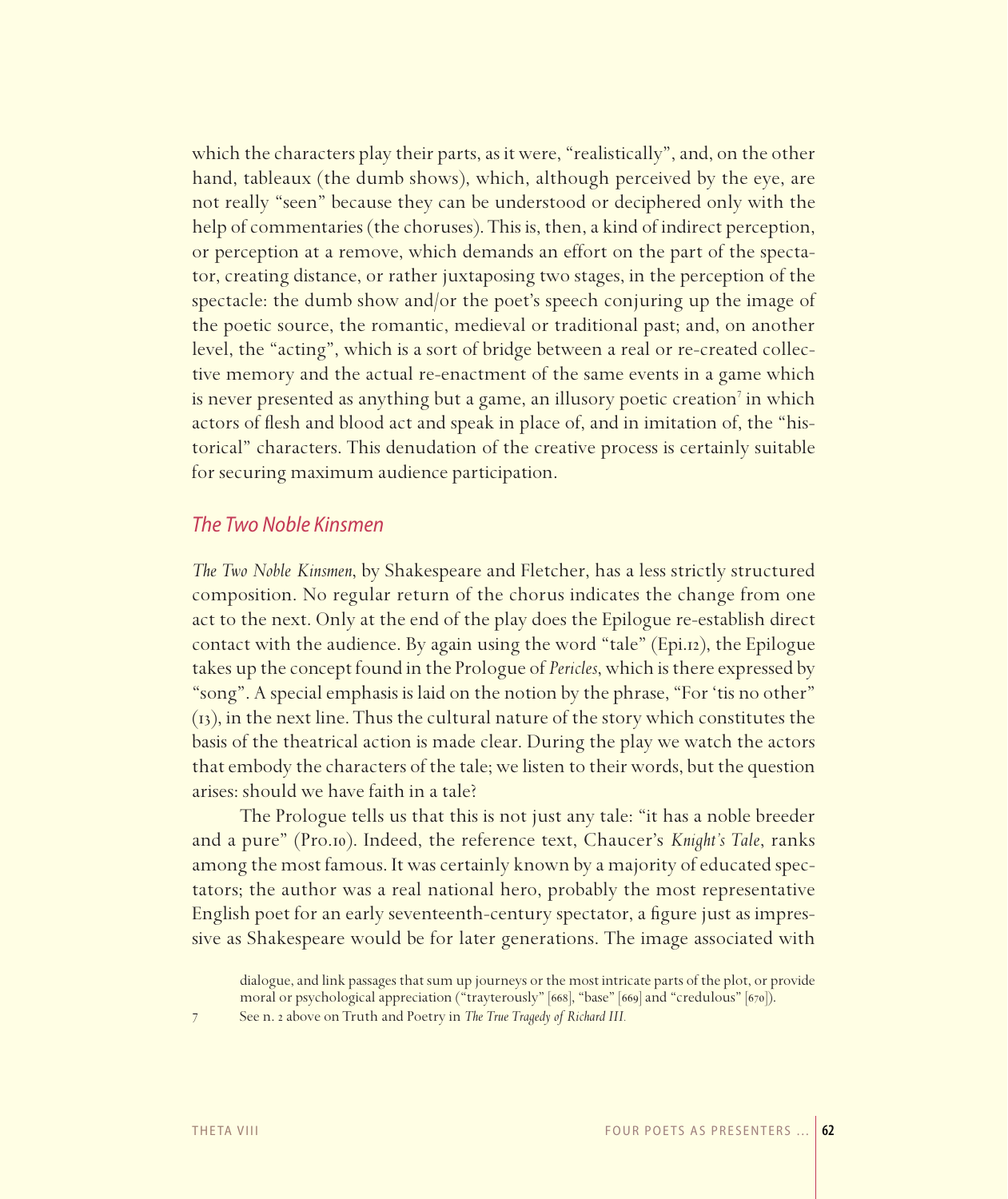Chaucer is that of poetic perfection, and the task of the dramatists who take up the same plot is to imitate that model without ever hoping to reach the same standard. The imitation of Chaucer was the duty of the poets after him, Lydgate and Skelton included. The source of the play, Chaucer's tale, appears, then, not as a piece of fiction, but as a historical fact, just like Chaucer's fame, which has no equal "'twixt Po and Silver Trent" (Pro.12). The story of Palamon and Arcite had not been told by Chaucer alone; it was one of the most popular legends at the end of the Middle Ages, traditional lore which could be considered by any citizen as a personal treasure. We can also imagine that the great success of Richard Edwards' lost *Palamon and Arcite*, performed before the Queen at Cambridge in 1566, was in all minds, and constituted an event which confirmed the reliability of the story.<sup>8</sup>

So, what Shakespeare's contemporaries considered as being "the truth" in a literary work did not exactly coincide with today's demands in the scientific field, but was rather grounded on information and events established by human evidence and experience, or social consent; and a good approach to the relationship between the reliability of the sources and the esthetic experience of the theatre-goer can be found in these lines from the Prologue to *Damon and Pithias* (1571):

> [the matter] which here we shall present is this, *Damon and Pithias,* A rare example of friendship true. It is no legend-lie, But a thing once done, indeed, as histories descry, Which, done of yore in long time past, yet present shall be here Even as it were in doing now, so lively it shall appear. (Edwards, ll. 30-34)

#### *The Downfall and Death of Robert Earl of Huntington*

Let us now turn to Munday's *The Downfall of Robert Earl of Huntington* and its sequel, *The Death* (both 1597). Both plays use as prologue another famous English poet, John Skelton. Skelton (1460-1529) was the most recent of the four English poets used as presenters in late Tudor and early Stuart plays, and could still be considered in 1597 as part of contemporary history, as he had lived the whole of his active life under Tudor rule. But at the same time, the play takes us back to leg-

<sup>8 &</sup>quot;[B]ecause of the Queen's presence, several eye-witnesses left detailed accounts" (Potter, ed., p. 46), which in their turn could be held as proof of the historicity of the story. Furthermore, a song from that play can be found in a seventeenth-century MS, and so could have been known in 1613 (Potter, ed., p. 46).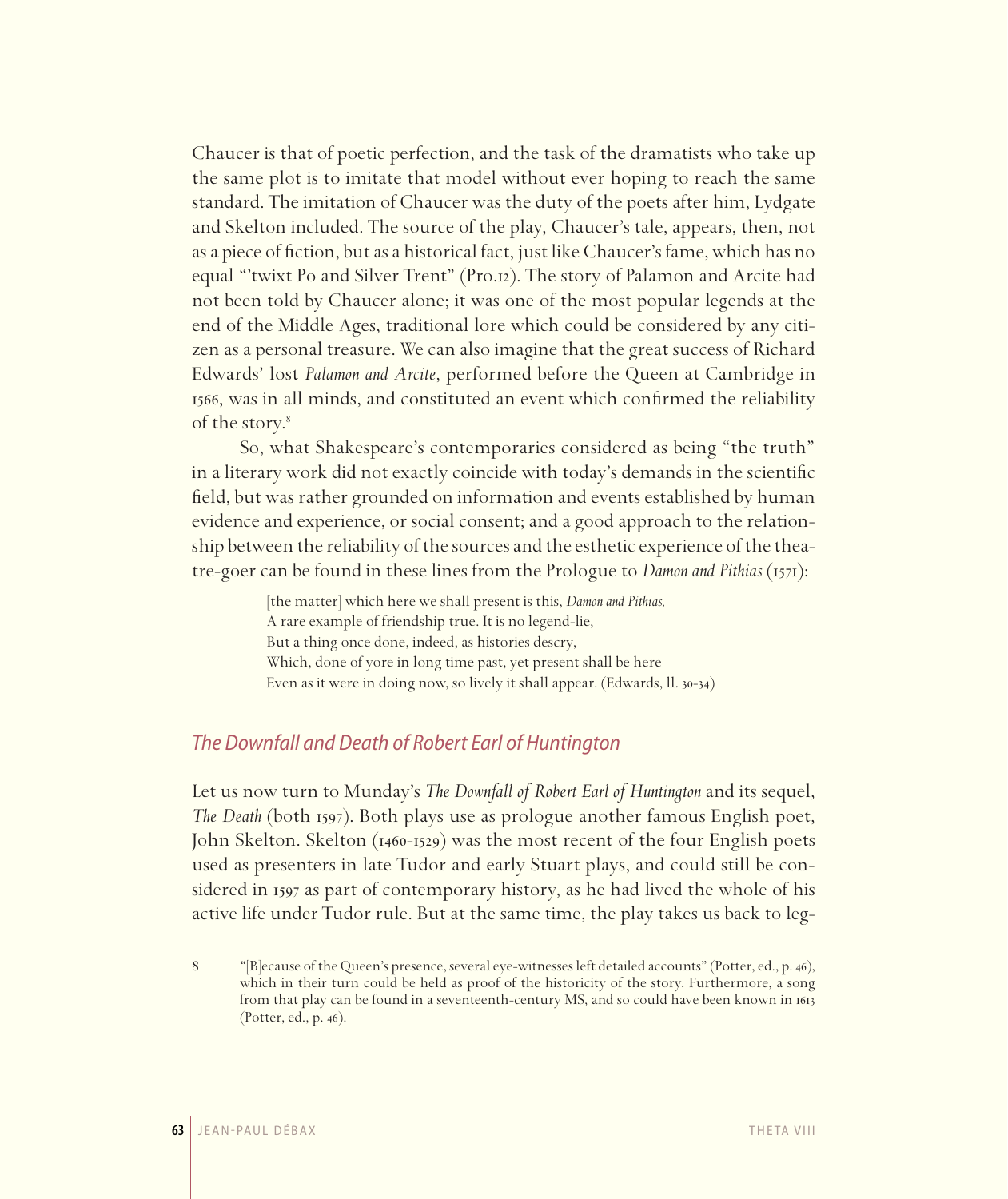endary times, as it belongs to the abundant production of Robin Hood literature of the turn of the century.9

The part played by Skelton in this play is more active than, and different from, those of the poets used in *Pericles* or *The Two Noble Kinsmen.* Skelton appears as a poet and under his own name only twice in Part I (*Downfall*) and once in Part II (*Death*). Part I begins as a realistic play with a conversation between Skelton and Sir John Eltham. We gradually understand that Skelton and his interlocutor have prepared, at the request of King Richard, an interlude, which soon turns out to be a Robin Hood play. Furthermore, this play, as we learn, was written by Skelton himself, for he declares, paraphrasing the well-known saying, "Many talk of Robin Hood, that never shot in his bow, / But Skelton writes of Robin Hood what he doth truly know" (ll. 79-80), and he quite naturally suggests that he, the author, will stand prologue to the play, in order to explain the opening dumb show.

But there is more to it than that: we soon learn that Skelton takes the part of Friar Tuck and Sir John Eltham will play Little John (ll. 20-21), while other members of the Court take secondary roles (l. 76). According to a well-known trick, this sort of impromptu rehearsal becomes the play of the *Downfall,* supposedly performed in the presence of King Richard. So Skelton enjoys a double status in the play: his fame as a poet would have been warrant enough to justify the audience's belief in the events reported under his authority (so much the better in this case, as he was also a dramatist and not only a poet), but Skelton is also present throughout the play under the disguise of a character. Taking the part of Friar Tuck was not a random choice: Skelton's Friar Tuck is a notable manager and manipulator, in a role somewhat akin to the Vice of the almost contemporary interludes.

The spectators watching the play in 1597 supposedly see the same spectacle as that given for Richard, but from a different perspective in time. The first performance and the events it contains constitute in a sense the referential "truth" of the later occasion. In order to reinforce the "long ago and far away" atmosphere of the play, medieval allusions are dropped here and there, such as the presence of allegorical characters, including Ambition and Insurrection in the

<sup>9</sup> The Robin Hood stories were criticized by Langland as early as 1377; a similar attitude is to be found in the author of *Dives and Pauper*, *c.* 1426-27. There was a performance of a Robin Hood play at Exeter, and many more after 1475. See Pollard, pp. 9-14. Among the abundant literature on the Robin Hood theme, we refer the reader to the thirty-two tales edited by Child, vol. 3.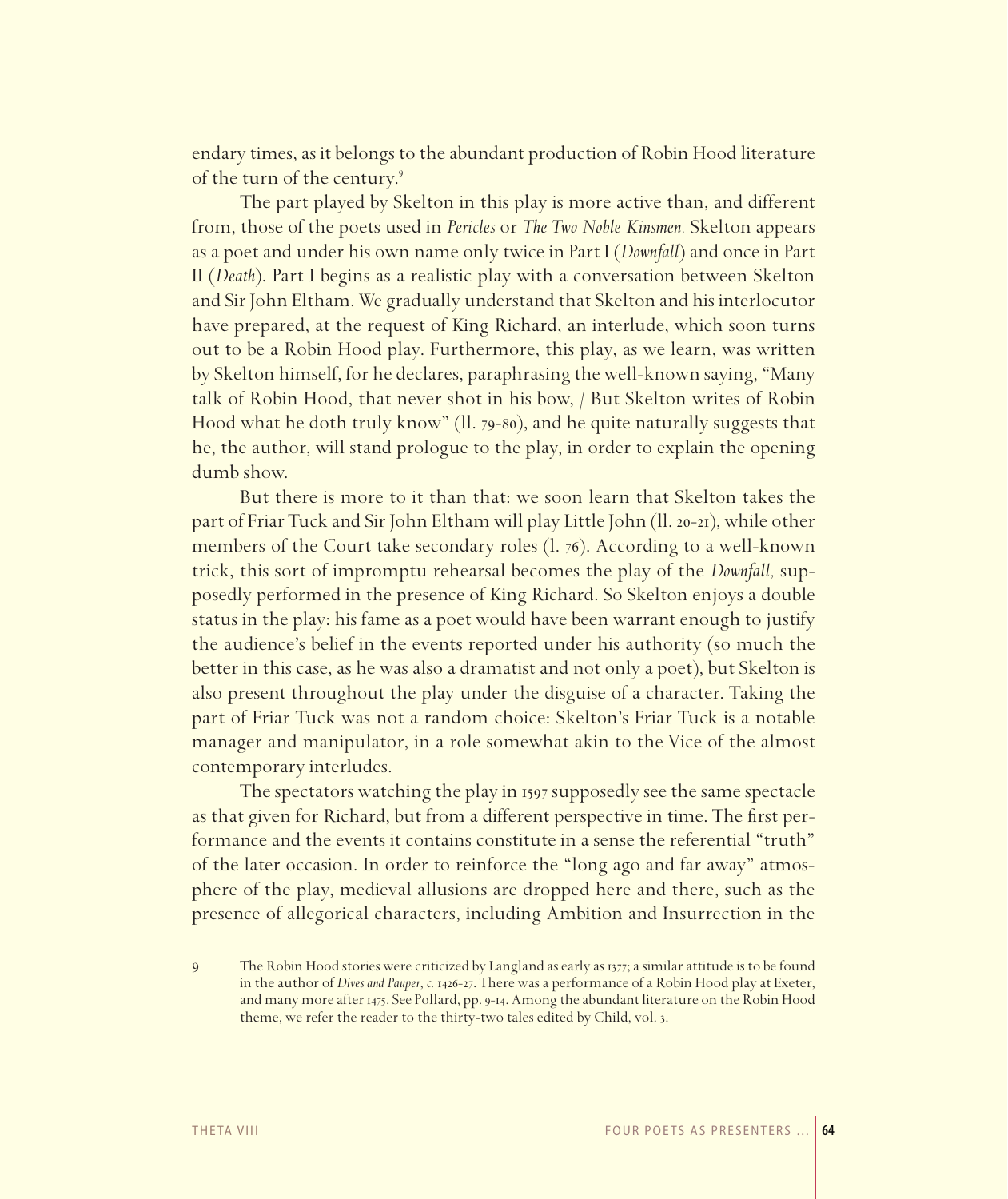dumb shows (*Death*, l. 252), ballads (*Downfall,* ll. 773-817, *Death,* ll. 815-26) and, significantly, occasional "ribble rabble rhymes skeltonical" (*Downfall*, l. 2141).10

#### *The Plot of The Seven Deadly Sins*

Like Skelton (and even more so!), Tarlton belonged to the Tudor show-biz world. No dramatic text remains of his production, but it seems probable that he wrote tragic as well as comic pieces.<sup>11</sup> The only extant document is the plot of the second part of *The Seven Deadly Sins* (1590). The poet that serves his turn in this play is Lydgate, "flowre and tresure of poise",<sup>2</sup> who, although a monk, was also in his way a show-biz man. In the sixteenth century, Lydgate was probably held to be the first English playwright. Indeed, among his poems some, traditionally known as "mummings", seem particularly adapted to solemn occasions at the Court. What must be noted about these mummings is that they differ in an important way from most modern drama: they are not simply devised for entertainment. They represent the spoken part of, if not a religious, at least a formal and traditional, ceremony of homage to the sovereign (or other important personages or institutions). So, the mumming (also called "disguising") bore the image of a "ceremony with a purpose"—social, political, etc.

No text of Tarlton's play remains—only a plot—and so a lot of guesswork is necessary to make it speak. Yet a comparison with contemporary plays allows us to supply the missing text with reasonable chances of guessing right. It seems that, instead of being a play with a central plot, possibly illustrated by dumb shows, *The Seven Deadly Sins* was made up of scenes, mostly dumb but possibly partly speaking. The second part contains three such tableaux, illustrating three sins. The story of Gorboduc illustrates the sin of Envy, Sardanapalus the sin of Sloth, and Tereus and Philomela the sin of Lechery. The other four sins were probably the subject matter of the first part (which is lost). Eight times in the course of the document is to be found the tantalizing and exasperating stage direction, "Lidgate speaks", but his words are not reproduced. No doubt, in such

12 Quoted from a letter from Benedict Burgh to Lydgate dating from the early 1440s, printed by Hammond, ed., pp. 189-90.

<sup>10</sup> Skeltonics occur at *Downfall*, ll. 80-104, 1479-1525, 2040-58, 2148-63 and 2395-2401, and at *Death*, ll. 1-16 and 34-41. On one occasion (*Downfall,* ll. 818-19), the characters call each other by their "true" names and not by those of the characters they impersonate.

<sup>11</sup> His only extant works are his *Jests* and *News from Purgatory*. Notice that the title "Seven Deadly Sins" would also fit Gower's *Confessio Amantis.*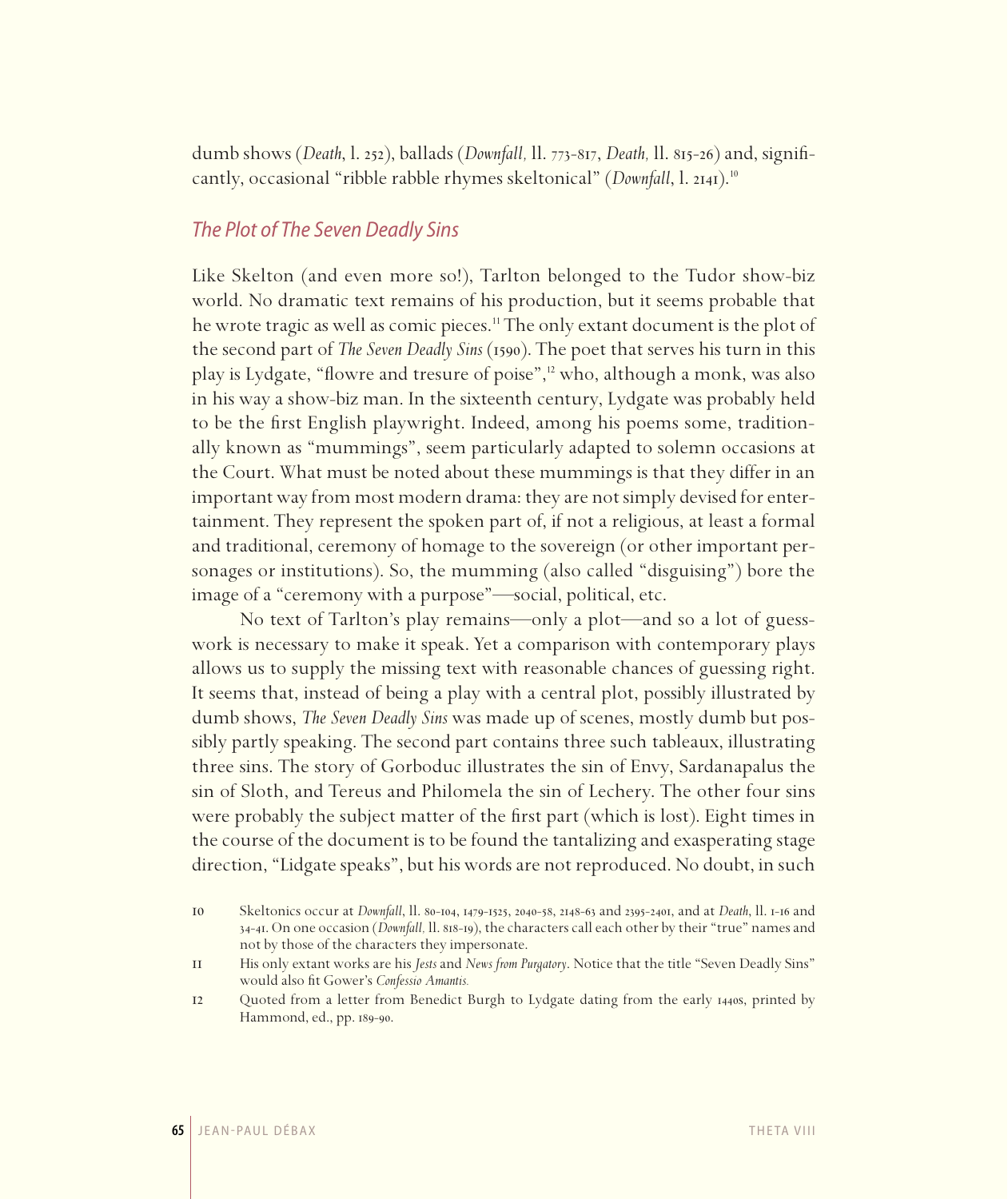monologues, he explained the meaning of the dumb shows which are vaguely hinted at in the plot. A stage direction at the beginning of the plot, "A tent being plast on the stage for Henry the sixt—he in it—A sleepe", and another one a few lines further down, "Henry awakening", clearly show that the dumb scenes are "visions"<sup>13</sup> which appeared to Henry during his sleep, and by the same occasion are shown to the audience. At another point, Henry is mentioned as speaking to Lydgate. These two characters clearly constitute a link between the tableaux: the presence of these two historical characters, a king and a poet—the latter responsible for an enormous literary production that was still popular in the sixteenth century—gives credit to the visions which constitute the body of the play. As in Munday's play, allegorical characters (Sloth, Envy and Lechery), who walk across the stage introducing each tableau, give the play a medieval flavour, and may remind the spectator that Lydgate himself played the role of presenter and interpreter in some of his own mummings.

#### *Conclusion*

Why, how now, humorous George? What, as melancholy as a mantle-tree? Will you see any tricks of legerdemain, sleight of hand, cleanly conveyance, or *deceptio visus*? What will you see, gentlemen, to drive you out of these dumps?

These lines come from *Wily Beguiled*, a comedy in which, as is clear from its title, all is guile and deceit.<sup>14</sup> The leader of the game is a knavish character, very similar to the Vice of the contemporary interludes, whose tutelary spirit is the facetious and mischievous Robin Good Fellow, and who, at some point in the story, dresses like a devil to frighten the scholar, Sophos. But the truth will out, and the play ends in bliss and marriages.

The contrast between the plays staging truths and a spectacle of pure illusion can be illustrated by a comparison of Marlowe's *Doctor Faustus* with *The Merry Devil of Edmonton*, or of *Nice Wanton* with *The London Prodigal*. At the end of Marlowe's play, Faustus is damned, whereas the "merry devil", Fabell, goes to meet his friends and unites the lovers; the wicked children of *Nice Wanton* go to hell, while the London prodigal is pardoned and gets married. The same contrast may be observed in popular stories. Legend has it that during a performance of *Doctor* 

<sup>13</sup> The dumb shows are called "strange visions" in Munday, *Death*, l. 886.

<sup>14</sup> The title of this play, possibly written as early as 1566-67, evokes the "*moccum moccabitur*" theme in Heywood's *Play of Love.*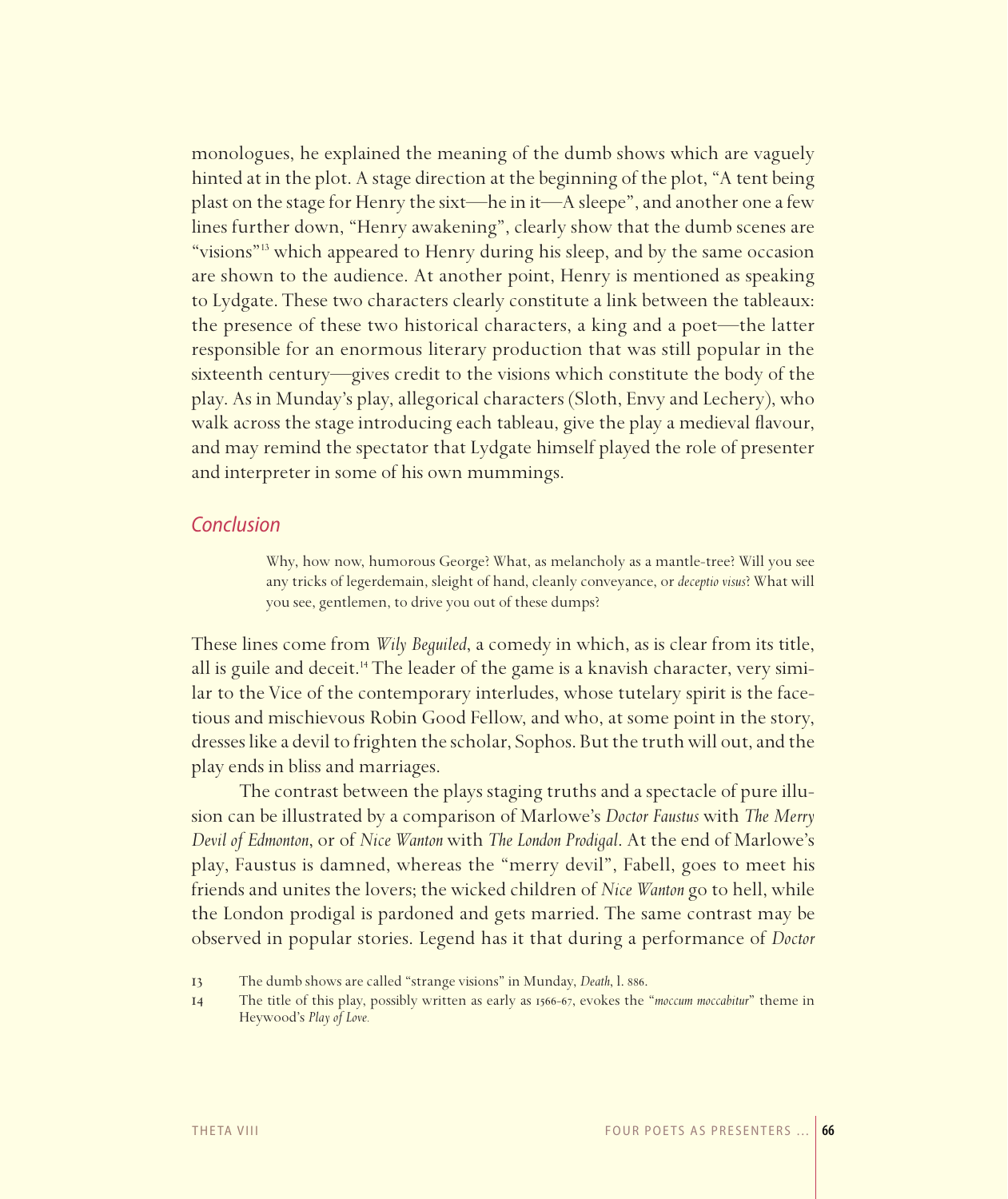*Faustus*, "as Faustus was busy in his magical invocations, on a sudden they (the devils who helped Faustus in his conjuring) were all dashed … for they were all persuaded there was one devil too many amongst them". They interrupted the play and "the people understanding the thing as it was, everyman hastened to be first out of doors" (cited by Chambers, 3: 424). The other story is that of "A man who acted in a play as a devil".<sup>15</sup> Having no change of dress, the actor was returning home in his devil's costume, when, walking through a warren belonging to a neighbour in the village, he espied a priest and some other men hunting rabbits. Thinking he was a true devil, the poachers scampered away in fright. Our actor took the priest's horse loaded with the dead rabbits back to the warren's owner, where several servants successively closed the door upon him—until he managed to make himself known, and they all had a good laugh together. The play devils of the Mysteries could be a real threat, and provoked conversions. (Stories are numberless.) This could also be the effect of domestic plays. Hamlet voices this point of view:

> I have heard That guilty creatures sitting at a play Have, by the very cunning of the scene, Been struck so to the soul that presently They have proclaim'd their malefactions. (Shakespeare, *Ham.*, II.ii.584-88)

This moral fits in well with the tone of the play, since, like revenge plays in general, *Hamlet* is a serious play. In comedy, on the other hand, all is illusion. And the juggler's part, such as the one in the prologue of *Wily Beguiled*, can be taken as the symbol of such plays.

The four plays we have been dealing with in this essay are all serious plays. Their seriousness does not manifest itself in the religious, moral or historical fields, but in the romantic. In order to give them a solid basis of credibility, who could be more fitting than a poet?

15 From *A Hundred Merry Tales* (1526), in Oesterley, ed.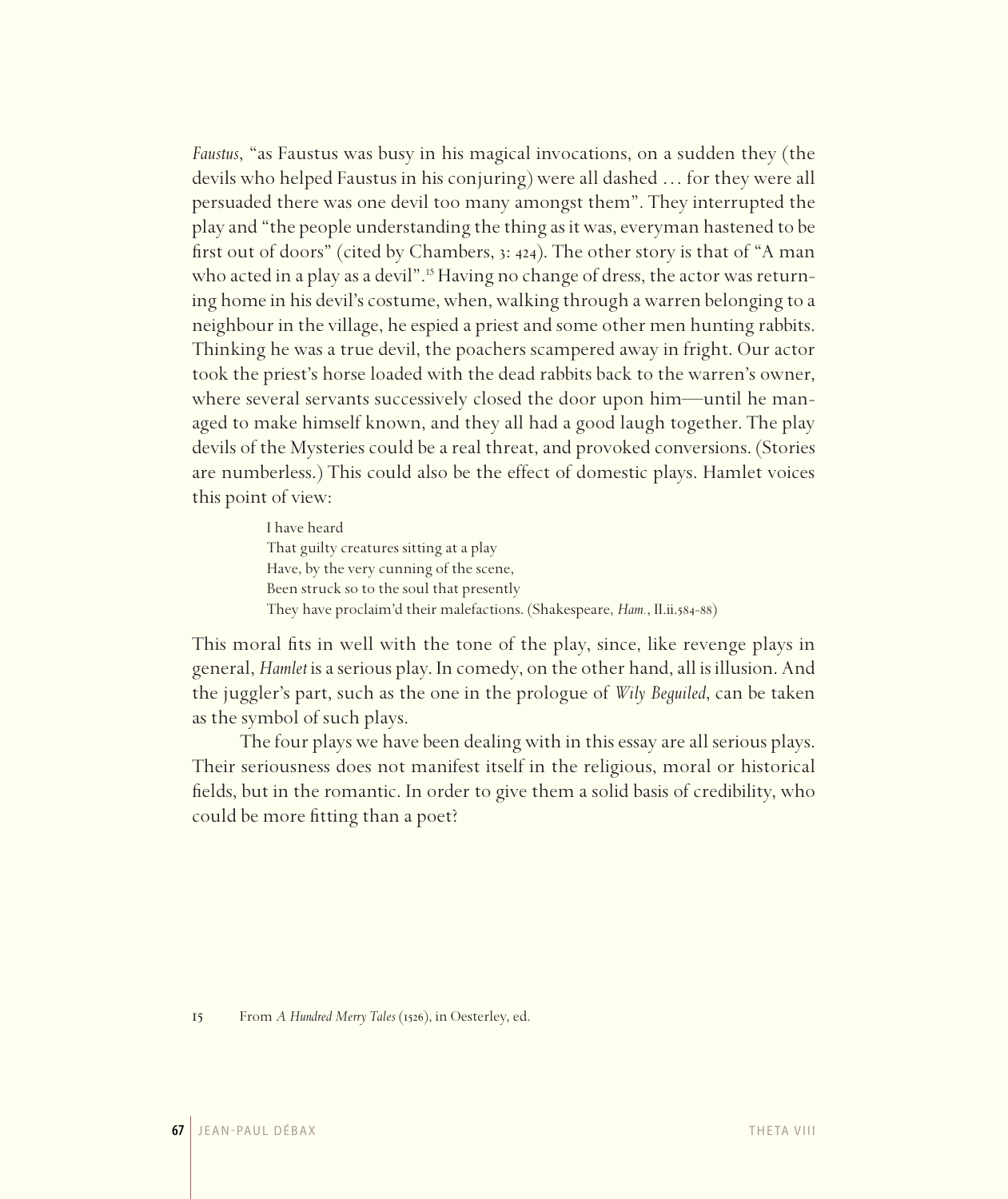# **Bibliography**

#### *Primary Sources*

- BARNES, Barnabe. *The Devil's Charter, Edited from the Quarto of 1607*. Ed. R. B. McKerrow. Materialien zur Kunde des älteren englischen Dramas, vol. 6. Louvain: Uystpruyst, 1904.
- Child, F. J., ed. *The English and Scottish Popular Ballads*. 6 vols. Boston: Houghton 1882-98.
- Day, John, William Rowley and George Wilkins. *The Travels of the Three English Brothers*. John Day. *Works*. Ed. A. H. Bullen. 1881; rpt. with an introd. by Robin Jeffs. London: Holland Press, 1963.
- EDWARDS, Richard. *Damon and Pithias. A Select Collection of Old English Plays Originally Published by Robert Dodsley in the Year 1744*. 4th ed. rev. and enl. by William Carew Hazlett. 15 vols. London: Reeves and Turner, 1874-76. Vol. 4.
- Jonson, Ben. *A Tale of a Tub*. *Ben Jonson's Complete Plays*. Introd. Felix E. Schelling. 2 vols. Everyman's Library. London: Dent, 1910. Vol. 2.
- Hammond, Eleanor Prescott, ed. *English Verse between Chaucer and Surrey, Being Examples of Conventional Secular Poetry, Exclusive of Romance, Ballad, Lyric, and Drama, in the Period from Henry the Fourth to Henry the Eighth*. Durham, NC: Duke University Press, 1927.
- Munday, Anthony. *The Downfall and Death of Robert Earl of Huntington*. *A Select Collection of Old English Plays Originally Published by Robert Dodsley in the Year 1744*. 4th ed. rev. and enl. by William Carew Hazlett. 15 vols. London: Reeves and Turner, 1874- 76. Vol. 4.
- Oesterley, Herman, ed. *Shakespeare's Jest Book: A Hundred Mery Talys, from the Only Perfect Copy Known*. London: J. R. Smith, 1866.
- Shakespeare, William. *Hamlet*. Ed. Harold Jenkins. The Arden Shakespeare (2nd ser.). London: Methuen, 1982.
- \_\_\_. *Pericles*. Ed. F. D. Hoeniger. The Arden Shakespeare (2nd ser.). London: Methuen, 1963.
- Shakespeare, William, and John Fletcher. *The Two Noble Kinsmen*. Ed. Lois Potter. The Arden Shakespeare (3rd ser.). London: Thompson Learning, 1997.
- Skelton, John. *John Skelton's Complete Poems*. Ed. Philip Henderson. 3rd ed. London: Dent, 1959.